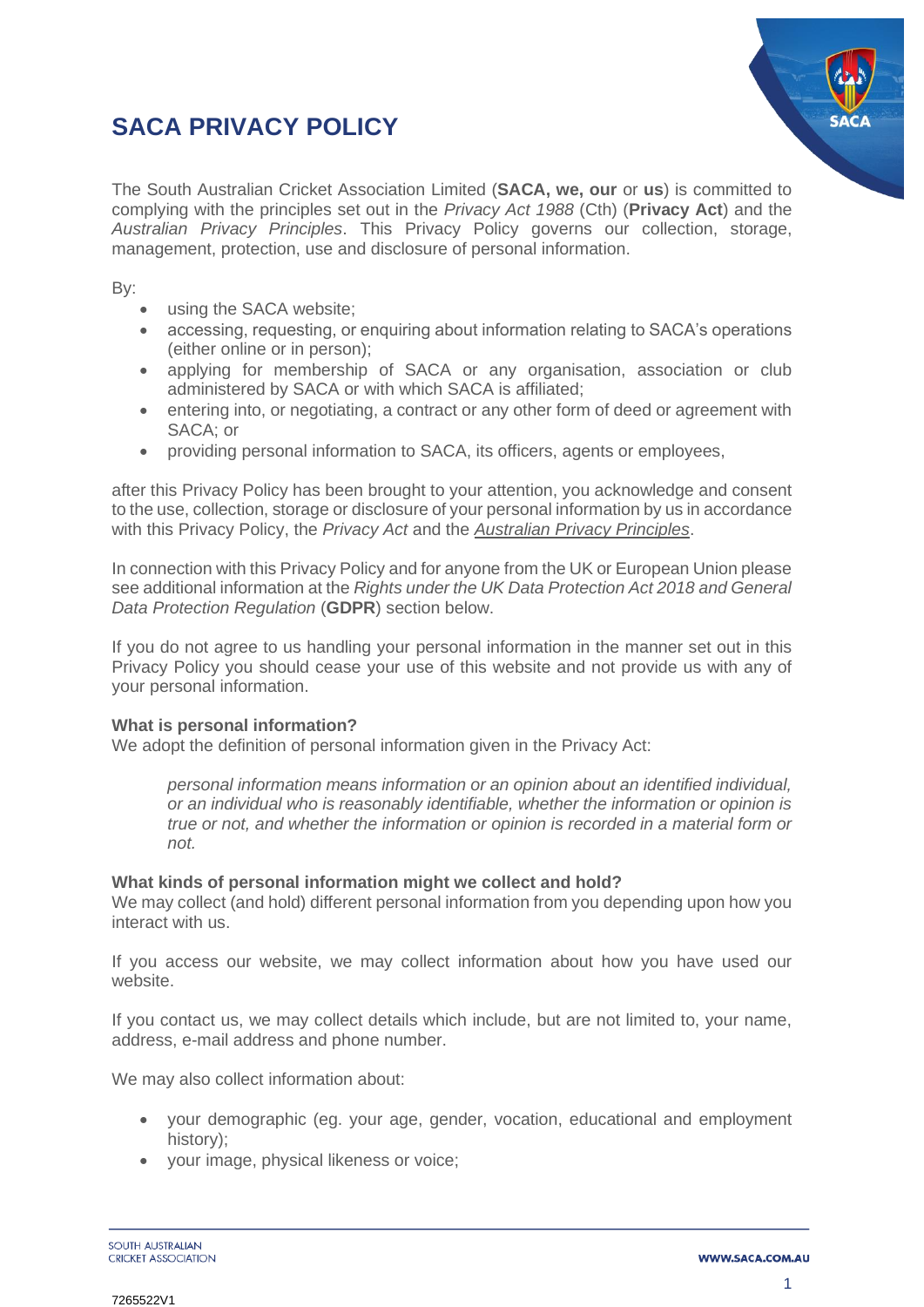- your attendance at events arranged or sponsored by SACA, and your participation in SACA activities or organisations;
- your interests;
- your views on our activities;
- our interactions, including subscriptions for SACA services, the use or duration of your Adelaide Strikers or SACA membership;
- your location;
- the technology you use to access our services;
- how and when you use our services, order or purchase our goods; and
- government identifiers, such as your driver's licence number.

#### **How do we collect your personal information?**

We collect personal information about you in a number of ways, including:

- directly from you, for example, when you provide information to us by phone, email, in an application form or through our websites;
- when you post about us on social media;
- when you enter a competition:
- when you attend cricket matches or other events at which we use livestreaming and/or audio visual recording equipment;
- from publicly available sources and databases (where it is unreasonable or impractical for us to collect the personal information directly from you, such as where we have provided you with a reasonable opportunity to provide personal information which we reasonably require for our activities, but you have not provided some or all of it);
- through background checks, including police checks and working with children checks if you apply for employment, coaching and volunteer positions with us;
- through statutory, regulatory and other governmental processes; and
- from third parties, such as Cricket Australia and the various other state and territory cricket associations (**Other Cricket Associations**) and other third parties that we have engaged to carry out functions and activities on our behalf (including ticketing agencies).

Where possible, we collect this information from the individual concerned.

If we receive unsolicited personal information, we will assess whether we would have been entitled to collect that personal information and, if not, we will destroy or de-identify that personal information.

#### **Health and sensitive information**

In some circumstances we may collect:

- information about your health; or
- other sensitive information about you (for example, information about your racial or ethnic origin or religious beliefs, including by reason of audio-visual images we record at cricket matches or other events that you attend).

We may use health information about you to ensure that you have appropriate access and viewing facilities for events at Adelaide Oval. Further, we may use health information about you to ensure that cricket programs in which you participate are run safely and in accordance with any special health needs you may have, and for insurance purposes. We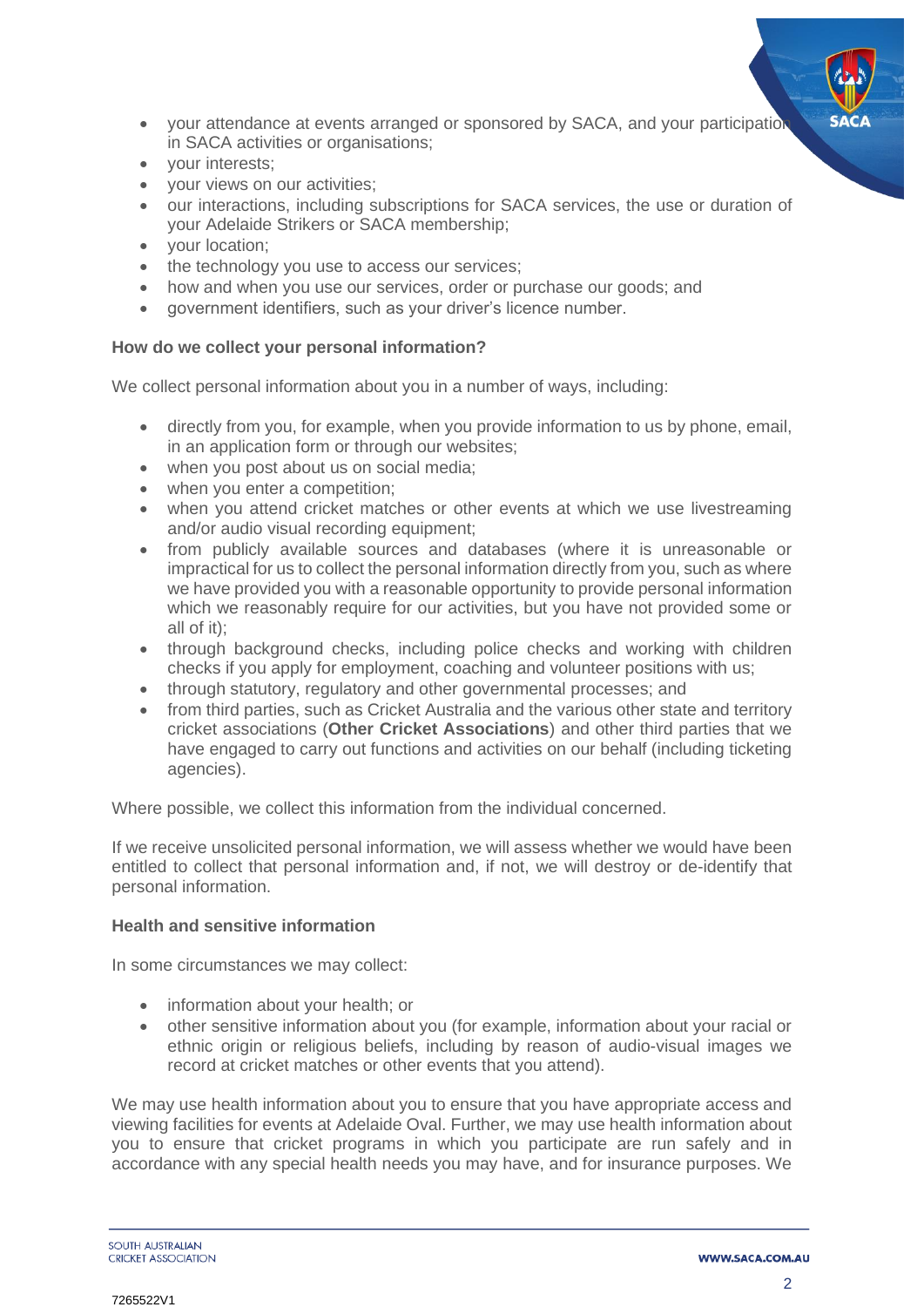will not disclose information about your health to third parties, except as required by law  $\delta$ to provide goods or services that you have ordered from us.

In addition, we may use de-identified health information and other sensitive information to carry out research, to prepare submissions to government or a government body or to plan events and activities. De-identification involves the removal of any information from a record by which you may be identified.

#### **How do we use your personal information?**

We and the Other Cricket Associations, to whom we may disclose your personal information in accordance with this Privacy Policy, may use your personal information in order to:

- assess any application you make (eg. for membership), the potential to do business, or engage in an employment relationship, with you;
- manage our relationship with you:
- administer your request for tickets, process payments and deal with any permitted refunds or exchanges;
- investigate and take action in the event the ticket terms and conditions, local ground regulations or other applicable laws are breached;
- investigate and take disciplinary steps against players, team officials and other participants in cricket matches that we administer;
- make broadcasting rights available to third parties in connection with cricket matches or other events that we administer;
- verify your identity;
- develop a members' register to enable us to maintain contact with our members;
- develop a cricketers' register to enable us to keep open lines of communication;
- develop, run, administer and market competitions, programs, activities and other events relating to cricket and other sports;
- market products, services, merchandise and special offers made available by us or Other Cricket Associations or our respective corporate partners, licensees, suppliers and sponsors;
- provide the services and/or communications you request from us;
- keep you informed of news and information (such as advance notice of ticket sales) relating to cricket and other sports, including by distributing newsletters, publications and other communications via various media;
- inform you of important event-related information, for example, time or event changes, transport information or related events;
- research and develop new competitions, programs, activities and other events relating to cricket and other sports;
- research and develop new products, services and merchandise relating to cricket and other sports;
- carry out market research and surveys;
- identify trends in our communications with members and issues that they encounter;
- administer and manage our respective websites and provide you with access to those websites;
- provide you with information about our activities;
- develop and make proposals to you;
- develop community relationships;
- engage with stakeholders:
- provide you with marketing material;
- contact you in relation to our business activities;
- better understand our stakeholders, clients and customers;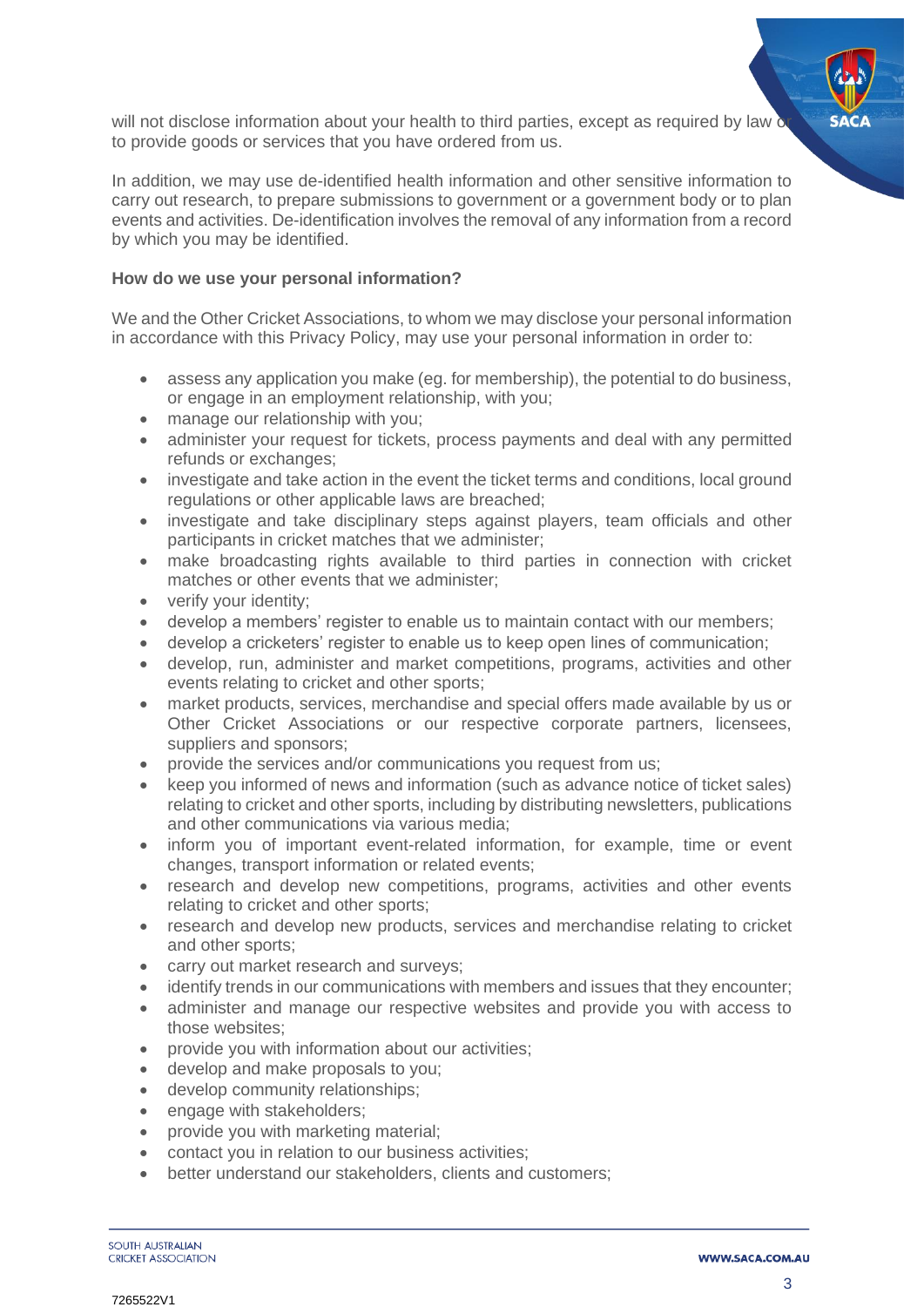- tailor our marketing, services, promotions and operations;
- improve our services and operations;
- understand and respect your preferences and to provide details of relevant offers and opportunities where you have agreed to receive them;
- track and analyse activity on our websites:
- perform internal business functions;
- perform corporate governance, auditing and record keeping functions;
- perform police checks and searches of court or other public records, where reasonably necessary in connection with our business activities; and
- obtain government or other approvals, such as from local councils or government departments.

Our use of personal information may extend beyond these uses, but will be restricted to purposes that we consider to be related to our functions and activities. We do not authorise our service providers to use or disclose your personal information except as necessary to perform services on our behalf or to comply with legislation. We may also disclose your personal information to relevant law enforcement bodies for the purposes of safety and security or for the purposes of planning cricket events including, for example, traffic and transport planning purposes.

If you do not wish to receive our newsletters, publications and other communications, please contact us (our contact details are set out below).

# **Does SACA use my personal information for Direct Marketing?**

We, Cricket Australia or any marketing agency engaged on behalf of either of us may use your personal information to communicate directly with you to promote a product or service (**Direct Marketing**). You will only receive Cricket Australia's marketing communications if you have voluntarily opted to do so. We use Direct Marketing to provide you with information about SACA products, services, events, memberships, activities, competitions, promotions or developments that we believe you may be interested in. If you receive Direct Marketing material from us, and do not wish to continue receiving it, please contact us by any of the methods set out below, asking to be removed from all future Direct Marketing programs. Once we have received your opt-out request, we will remove you from our Direct Marketing programs as soon as reasonably practicable.

Please note that for UK and EU residents, we do not send any marketing communications unless you have voluntarily opted-in to receiving them.

# **To whom do we disclose your personal information?**

If we collect personal information from you, we may disclose it to third parties such as:

- entities we work with for the provision of our goods and services to you and other persons, including our joint venture partners and Other Cricket Associations, subject to appropriate confidentiality constraints;
- third parties who provide products or services to us (including our accountants, auditors, lawyers, IT and telephone contractors, livestream and other broadcasting contractors, project managers, consultants, insurers and other suppliers and service providers), subject to appropriate confidentiality constraints; or
- governmental authorities and other third parties as required by law.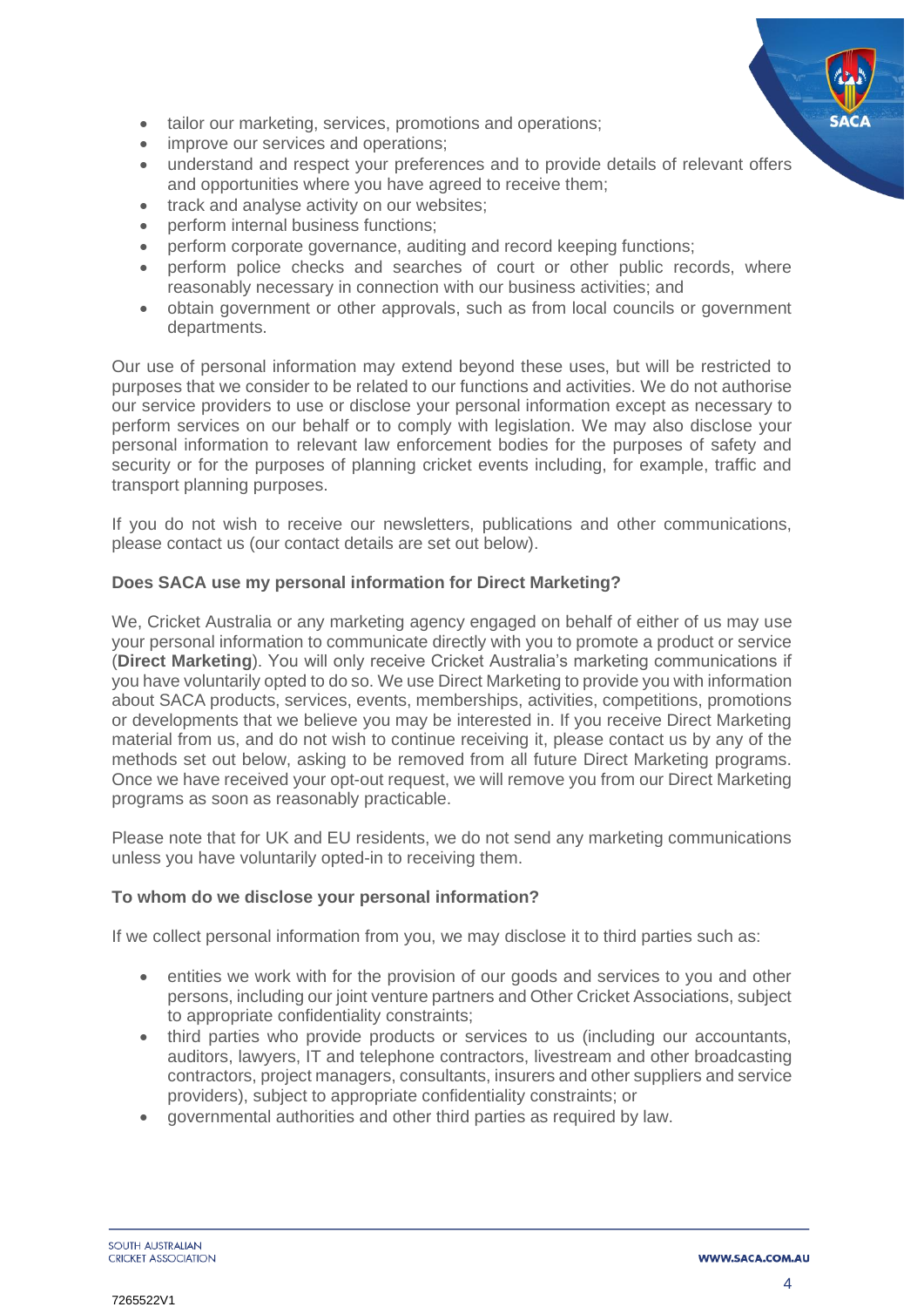Personal information that we collect directly from you in order to create and maintain our members' database will not be disclosed to third parties, except to:

- companies that we have engaged to carry out functions and activities on our behalf. For example, we disclose customer contact information to the organisations which fulfil purchase orders from our website;
- companies that provide transcription or audio recording services for us, in order to assist us and them to efficiently identify members, improve the customer experience of members and identify any trends in our communications with members;
- companies that have been engaged by us, Cricket Australia and/or Adelaide Oval SMA Limited to carry out functions and activities on any of our behalf in relation to products, services or activities relating to or in connection with Adelaide Oval or Australian cricket generally; and
- our professional advisers, including our accountants, auditors and lawyers; our insurers; and others as required or authorised by law.

Personal information that we collect from you for purposes other than for the maintenance of our members' database and from third parties (e.g. ticketing agencies) may be disclosed to:

- the parties referred to above;
- Cricket Australia and Other Cricket Associations;
- third parties who provide products or services to Cricket Australia or those Other Cricket Associations, subject to appropriate confidentiality constraints;
- organisations (other than State and Territory cricket associations) involved in cricket programs and initiatives in Australia; and the Australian Institute of Sport; and
- governmental bodies including the Australian, State and Territory Institutes of Sport, the Australian Sports Anti-Doping Authority, Australian Sports Commission, the Major Sporting Events Taskforce in the Australian Government's Department of Health, the Department of Immigration and Border Protection, Federal, State and Territory law enforcement and security agencies such as the Australian Security Intelligence Organisation, the Australian Federal Police, State and Territory policing organisations, contracted service providers to the Australian Government and other related entities, government departments and agencies.

You should consult the privacy policies of third parties to whom we disclose your personal information, for details on how they collect and handle your personal information. In some instances, you will be disclosing your personal information directly to those parties, such as those who provide call recording and transcription services to us. We do not control whether or how third parties comply with '*Do not track*' or similar requests, nor do we control the security of personal information held by third parties to whom you directly disclose your personal information.

# **Accuracy of your personal information**

We take all reasonable precautions to ensure that the personal information we collect, use and disclose is accurate, complete and up-to-date.

However, we rely on the accuracy of personal information as provided to us both directly and indirectly. If you find that the personal information we hold about you is incorrect, incomplete or out-of-date, please contact us immediately (our contact details are set out below) and we will take reasonable steps to ensure that it is corrected.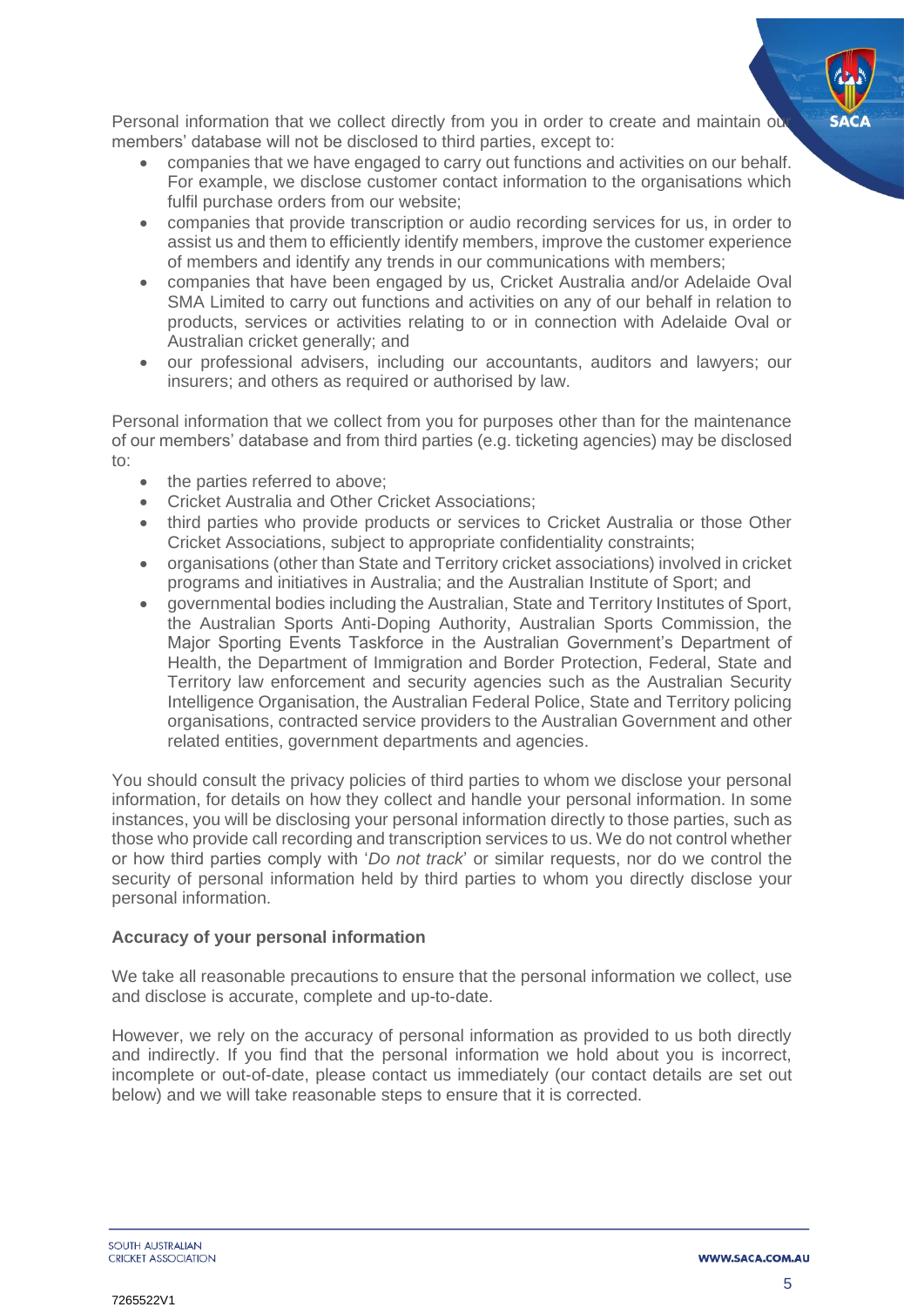

If you are a SACA member or Adelaide Strikers member, you may update some of you personal information online by logging into your relevant membership account:

- SACA membership:<https://www.saca.com.au/membership/services>
- Adelaide Strikers membership: [https://www.adelaidestrikers.com.au/membership#](https://www.adelaidestrikers.com.au/membership)

#### **How do we hold and secure your personal information?**

We take reasonable steps to protect the personal information we collect from misuse, interference, loss, unauthorised access, modification or disclosure and make sure that personal information is stored securely. Those steps include storing paper records in a physically secure place, and using appropriate access controls in relation to our information systems. When personal financial information is sent to us using our website, we use encryption technologies to prevent that information from being read or altered by another person while in transit.

We maintain physical, electronic, and procedural security measures to safeguard personal information including:

- use of appropriate computer system and network security;
- where practicable, contracts with partners with which we exchange information protecting the confidentiality and integrity of personal information;
- contingency plans assessing critical system functions and establishing data backup, disaster recovery and emergency mode operations plans;
- formal, documented policies and procedures for receipt, storage, processing and distribution of information, ensuring its security;
- information access controls, including policies and procedures for access authorisation to the system and the various kinds of data it contains;
- internal information system auditing policies and procedures;
- documentation of system and data authorisations and access, documented security clearance policies and procedures, and security training for affected staff;
- documented policies and procedures for the control of the media on which information is stored, including activity tracking and data backup, storage and disposal; and
- access controls, which may be (A) context- (ie. transaction) based, (B) role-based, or (C) user-based.

We may store your personal information in Australia or in other overseas countries, either at our premises or the premises of Cricket Australia or Other Cricket Associations, or with a third party IT services provider (which may have servers in countries other than Australia).

#### **Do we ever send your personal information overseas?**

As part of the management of our operations, personal information may be held by SACA in Australia, as well as on servers in overseas countries owned by cloud services providers engaged by us or Cricket Australia. We may disclose your personal information to third party service providers, some of whom may be located (and so your personal information may be disclosed) overseas, including in India, the USA and the UK, and other countries from time to time.

Due to the nature of the internet, if you are visiting our website(s) your communications will inevitably result in the transfer of information across international boundaries. In particular, information obtained will be stored by our data hosting provider or that of Other Cricket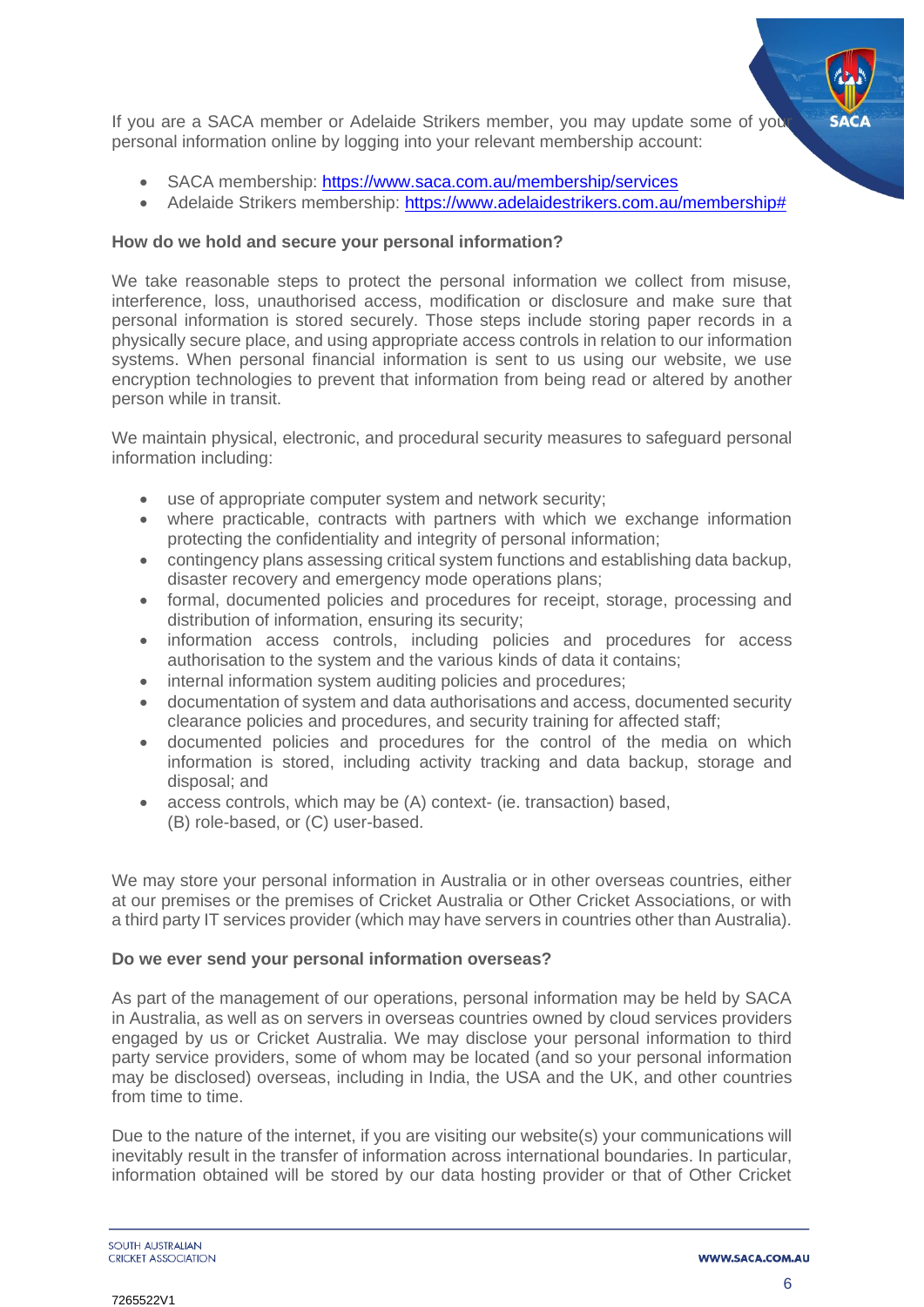Associations on dedicated servers located in multiple international jurisdictions. Our data hosting provider or that of Other Cricket Associations offers reliability and security by storing data in high-performance data centres in multiple international locations.

If you proceed to submit your personal information, and you are not located in the UK or European Union, you are consenting to the transmission, disclosure, storage and access of your personal information by third parties in overseas jurisdictions. In that respect, *Australian Privacy Principle 8* which ordinarily obliges us to take reasonable steps to ensure that overseas recipients of your information do not breach the *Australian Privacy Principles* (except Principle 1) will not apply.

Whilst SACA undertakes reasonable and good faith efforts to engage with reputable overseas parties, please note that if any of those overseas recipients handle your personal information in a manner which is inconsistent, or does not comply, with the *Australian Privacy Principles*:

- 1. to the maximum extent permitted by law, we will not be accountable under the *Privacy Act 1988* (Cth) for any resulting loss or damage that you may suffer;
- 2. to the maximum extent permitted by law, you will not be able to seek redress against us under the *Privacy Act 1988* (Cth);
- 3. the overseas recipient may not be subject to any privacy obligations at all, or to any principles similar to the *Australian Privacy Principles*;
- 4. you may not be able to seek redress against the overseas recipient in their jurisdiction; and
- 5. in holding your personal information, the overseas recipient may be subject to foreign laws which compel their disclosure of your personal information to other parties, such as overseas government authorities.

Please note if you are located within the UK or European Union whenever we transfer your personal information outside of the UK or European Union, we ensure a similar degree of protection is afforded to it by ensuring at least one of the following safeguards is implemented:

- Where possible, we will only transfer your personal information to countries that have been deemed to provide an adequate level of protection for personal information by the European Commission or the UK Information Commissioner. For further details, see *European Commission: Adequacy of the protection of personal data in non-EU countries and Information Commissioner's Office, international data transfers*.
- Where we use certain service providers, we may use specific contracts approved by the European Commission or the UK Information Commissioner which give personal information the same protection it has in Europe or the UK. For further details, see *European Commission: Model contracts for the transfer of personal data to third countries and UK Information Commissioner's Office, international data transfer agreement*.
- If we are going to transfer your personal information to a country which has not been deemed adequate by the European Commission and none of the other safeguards we have described above has been implemented, we will seek your consent for such transfer. In seeking your consent, we will provide you with information regarding:
	- the identity of the recipient (or the categories of recipient);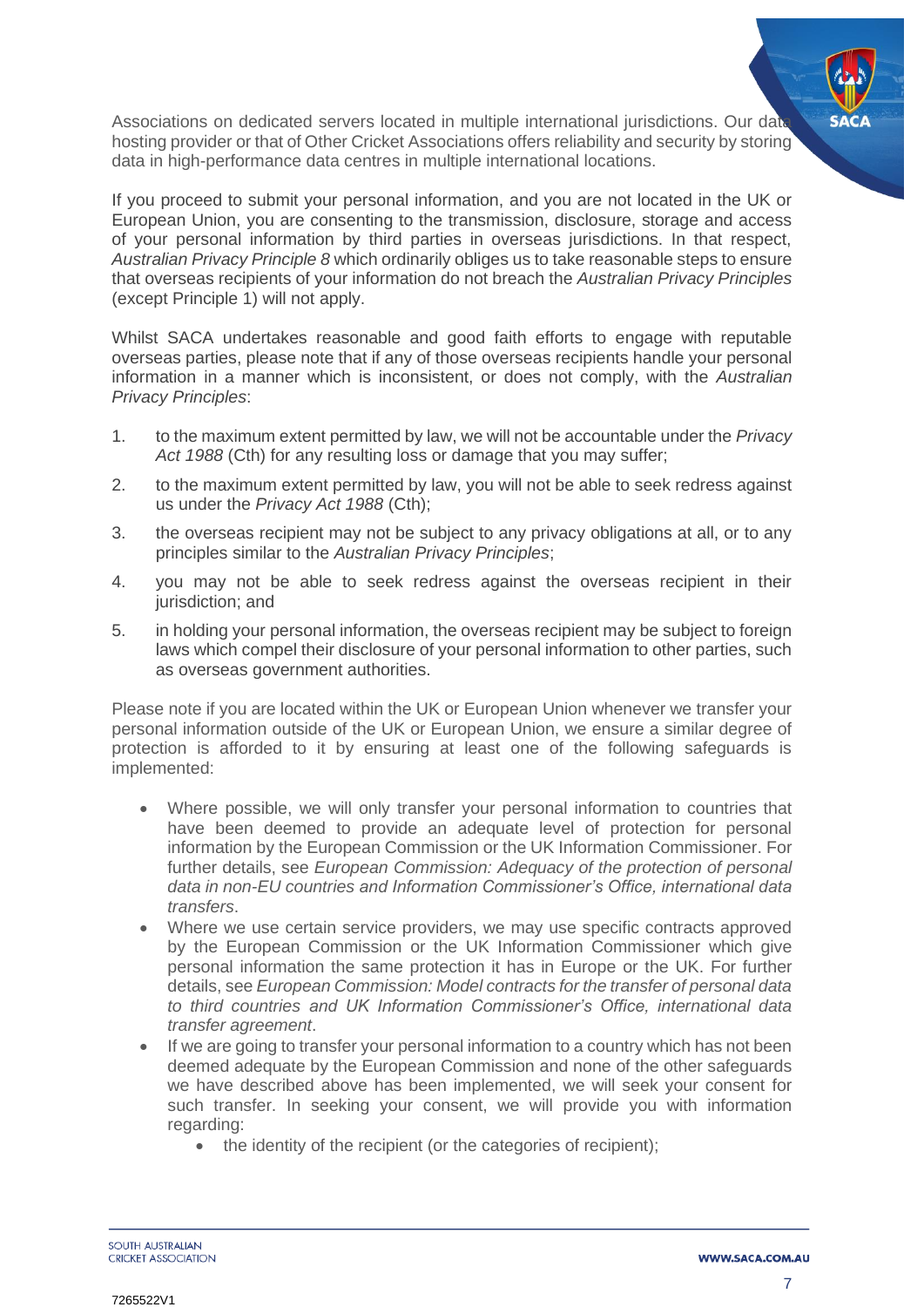

- the country or countries to which the personal information is to be transferred;
- why we need to make the transfer:
- the type of personal information to be transferred:
- your rights to subsequently withdraw your consent; and
- the possible risks involved in making a transfer to a country which does not provide adequate protection for personal information.

Please contact us if you want further information on the specific mechanism used by us when transferring your personal information in this way.

If you opt into receiving marketing communications, SACA or Cricket Australia may, from time to time, utilise marketing and survey services provided by third parties located offshore, such as:

- Google Inc;
- Apple, Inc;
- Twitter, Inc;
- Facebook Inc; and
- Instagram, Inc.

Where this occurs, the disclosure will be for the purpose of marketing SACA's or Cricket Australia's products, services, events, memberships, activities, competitions, promotions or developments. In that event, you will be provided with a simple means of opting out of SACA's or Cricket Australia's marketing communications (which means will be drawn to your attention).

# **Your access rights**

We will take reasonable steps to ensure personal information we collect and use is accurate, up-to-date and complete. Subject to some exceptions at law, you are entitled to make a request to access your personal information. We encourage you to update and correct any of your personal information that we hold.

You may request access to the personal information that we hold about you by contacting us by any of the methods as set out below (an **Access Request**). You should make any Access Request in writing. You will not be charged for lodging such a request. We will provide access by allowing you to inspect personal information, or by giving you a copy of the personal information. If your personal information is not accurate, up-to-date or complete, we will take reasonable steps to ensure that the information is corrected.

- Emailing: [SACAReception@saca.com.au;](mailto:SACAReception@saca.com.au)
- Calling us on: +618 8300 3800; or
- Writing to us at: South Australian Cricket Association, PO Box 545, North Adelaide SA 5006.

Upon receiving an Access Request we may request further details from you to verify your identity. We reserve the right not to provide you with access to personal information if we cannot verify your identity to our reasonable satisfaction.

# **Our website**

In addition to information entered into our website, the site automatically collects two types of information.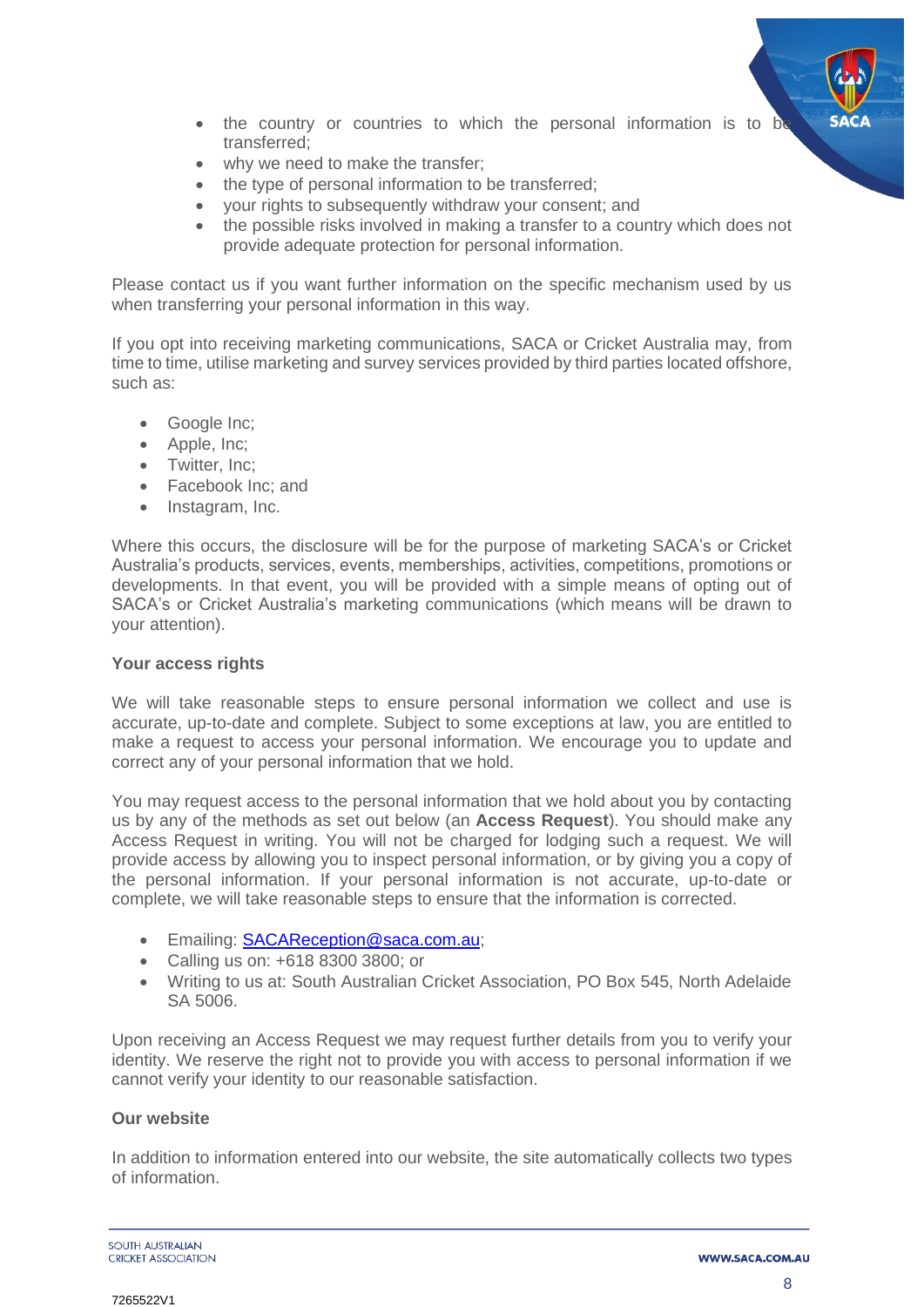

First, we may from time to time collect information relating to use of our website, such as which pages are requested and accessed and which browser software is being used. This information enables us to identify the areas of the site which are popular and tailor the site accordingly.

Secondly, we make use of a web browser software feature known as "cookies" which causes the user's web browser software to store small pieces of textual information on a user's computer. A cookie helps us to recognise when you re-visit the website, and to optimise your

experience. This feature allows us to make our site more useful by appearing to remember information about a user during and between visits. The cookie is stored on your machine, but does not identify you or give us any information about your computer. We do not collect any personal information from you when you use cookies on our website.

# **What happens if you want to deal with us anonymously or using a pseudonym, or if you otherwise provide us with incomplete personal information?**

You can deal with us either anonymously or by using a pseudonym if you choose. If, however, you do so we may not be able to provide you with accurate or useful information, and (in some circumstances) you may not be able to access a full range of our goods and services. For example, we may not be able to process any membership application, provide a definitive response, assess your suitability for a position or your eligibility for certain activities or agreements, or we may need to ask you further questions and require more time to respond.

# **What happens if you do not provide us with personal information?**

If you do not provide some or all of the personal information that we request from you, this may affect our ability to communicate with you or provide the requested products or services.

By not providing requested personal information, you may jeopardise your ability to attend events, participate in programs or competitions, or apply for employment or volunteer positions with us. If it is impractical for us to deal with you as a result of you not providing the requested personal information or consent, we may refuse to do so.

# **Providing personal information to us about another individual**

If you provide personal information to us about any individual other than yourself, you must ensure that they understand how their information will be collected, used and disclosed as set out in this Privacy Policy and that you are authorised to disclose it to us, and to consent to its use on their behalf, before doing so.

# **What happens if you have a question or complaint about how we have handled your personal information?**

If you have a question or complaint, you can raise it with us by:

- Emailing: **SACAReception@saca.com.au**;
- Calling us on: +618 8300 3800; or
- Sending a letter to: South Australian Cricket Association, PO Box 545, North Adelaide SA 5006.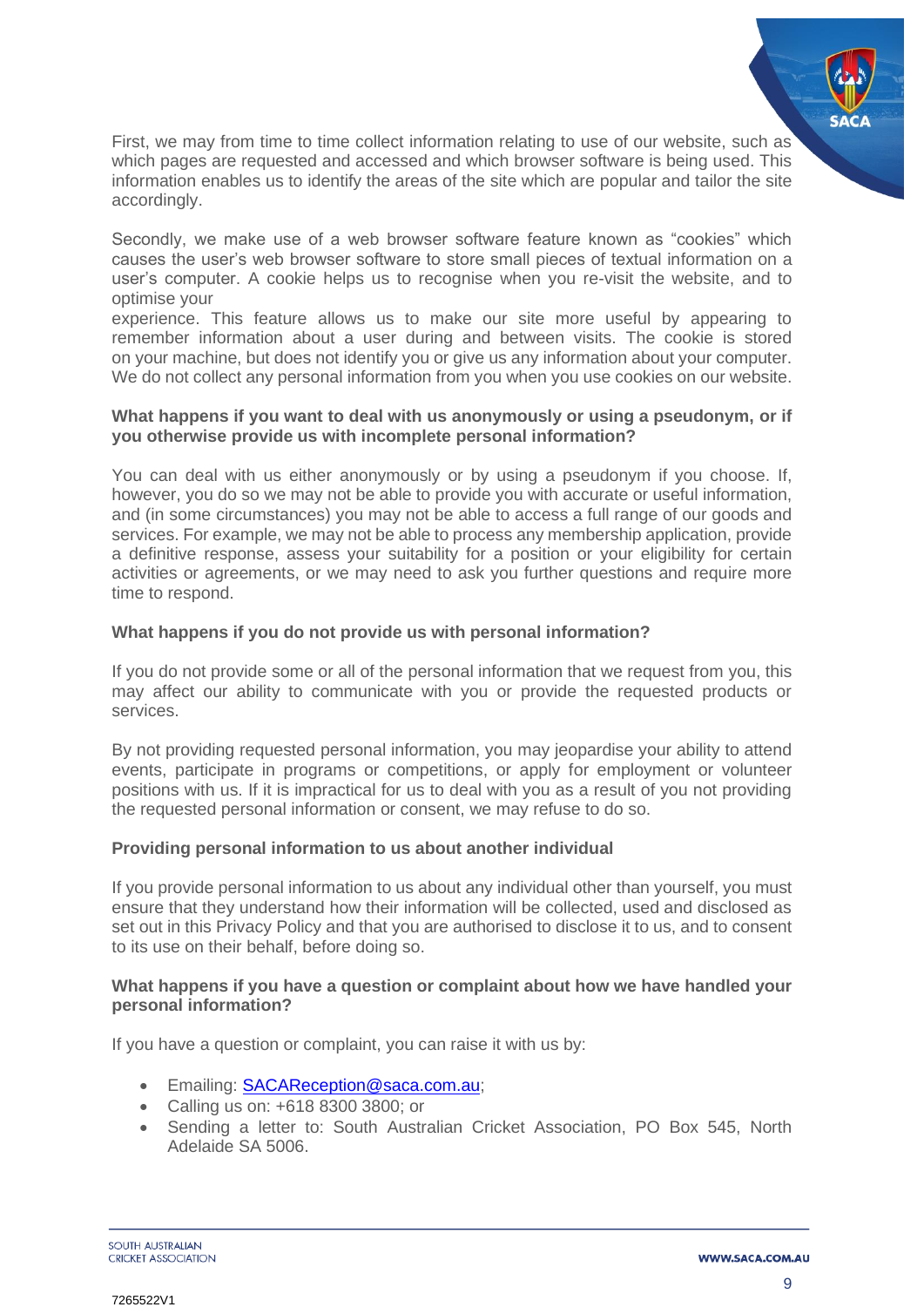We take all complaints seriously and will respond to you within a reasonable period of time unless we consider your complaint to be frivolous or vexatious.

If you aren't satisfied with the way we have handled your complaint, you can make a complaint to the Office of the Australian Information Commissioner at [http://oaic.gov.au.](http://oaic.gov.au/)

# **Changes to the Privacy Policy**

From time to time we may need to change this Privacy Policy in line with our business practices. Changes come into effect from the time when they are brought to your attention, or when you next log onto our website, whichever is earlier. Please make sure you review this Privacy Policy each time you visit our website to keep up to date on any changes.

# **Rights under the UK Data Protection Act 2018 and General Data Protection Regulation (GDPR)**

This section only applies to you if you are using the SACA website or interacting with SACA from the UK or European Union or otherwise benefit from rights as a data subject under the UK *Data Protection Act 2018* or the GDPR.

Please note for the purposes of this Privacy Policy SACA and Cricket Australia are the data controllers and responsible for your personal information collected in connection with this Privacy Policy.

If you wish to exercise any of the rights set out below, please contact us on the details below:

- Emailing: [SACAReception@saca.com.au;](mailto:SACAReception@saca.com.au)
- Calling us on: +618 8300 3800; or
- Writing to us at: South Australian Cricket Association, PO Box 545, North Adelaide SA 5006

If you are using the SACA website or interacting with SACA from the UK or European Union or otherwise benefit from rights as a data subject under the UK *Data Protection Act 2018* or the GDPR, you may have certain additional rights in relation to our handling of your personal information, including the following rights:

- to request access to your personal information
- to correct your personal information
- to erase your personal information;
- to restrict the processing of your personal information;
- to transfer your personal information;
- to object to the processing of personal information;
- to withdraw consent:
- to obtain a copy of personal information safeguards used for transfers outside your jurisdiction; and
- to lodge a complaint with your local supervisory authority.

# *No Fee Usually Required*

You will not have to pay a fee to access your personal information (or to exercise any of the other rights). However, we may charge a reasonable fee if your request is clearly unfounded, repetitive or excessive. Alternatively, we could refuse to comply with your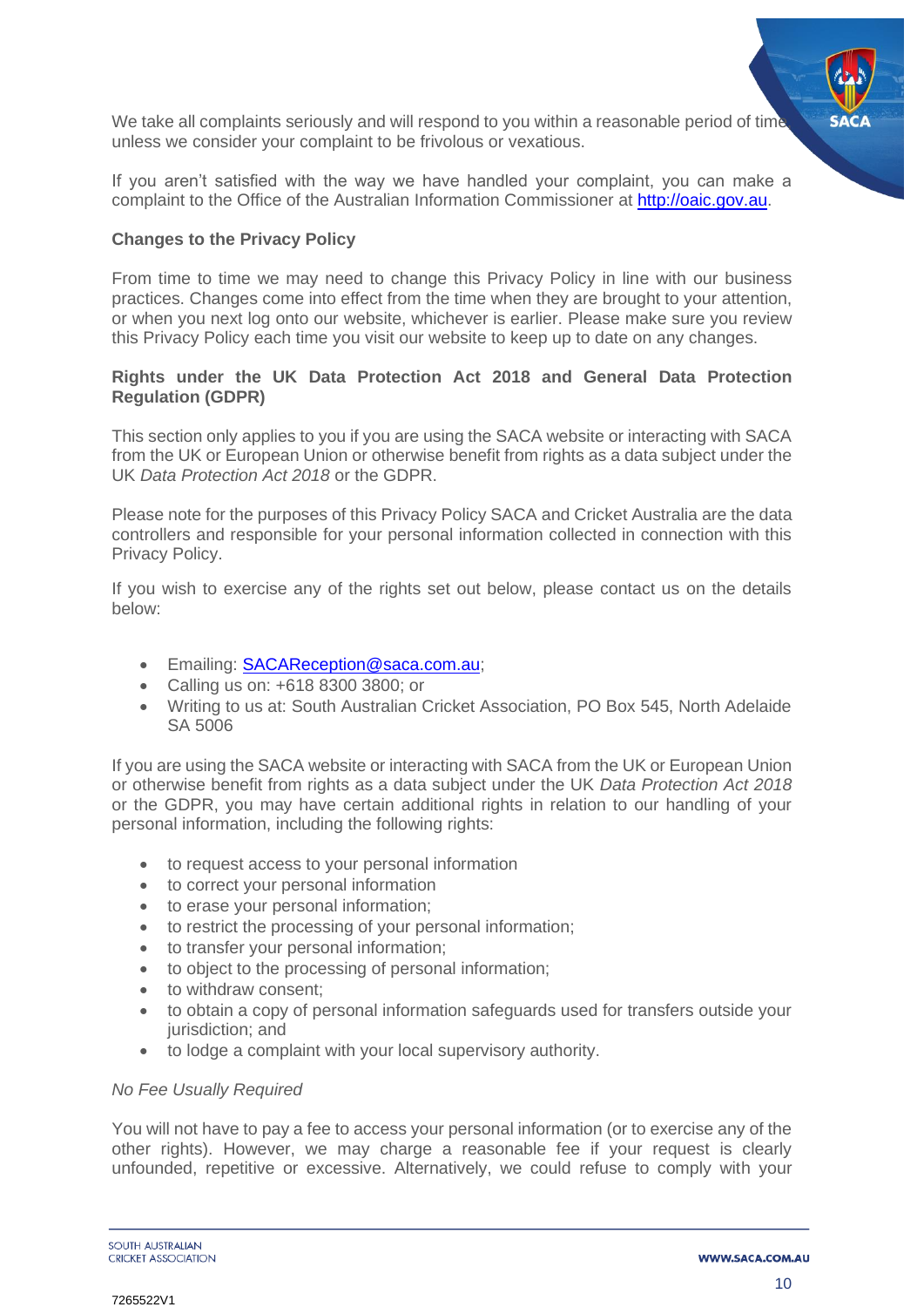request in these circumstances.



#### *What we may need from you*

If you wish to access any of these rights, we may ask you for additional information to confirm your identity and for security purposes, in particular before disclosing personal information to you. We reserve the right to refuse to provide this additional information if your request is manifestly unfounded or excessive.

#### *Time Limit to Respond*

We try to respond to all legitimate requests within one month. Occasionally it could take us longer than a month if your request is particularly complex or you have made a number of requests. In this case, we will notify you and keep you updated.

Subject to legal and other permissible considerations, we will make every reasonable effort to honour your request promptly or inform you if we require further information in order to fulfil your request.

We may not always be able to address your request fully, for example if it would impact the duty of confidentiality we owe to others, or if we are legally entitled to deal with the request in a different way.

We will take steps to ensure that prior to profiling your information for a legitimate interest, that our legitimate interest is not overridden by your own interests or fundamental rights and freedoms. A legitimate interest means the interest of our business in conducting and managing our business to enable us to give you the best service/product and the best and most secure experience. We make sure we consider and balance any potential impact on you (both positive and negative) and your rights before we process your personal information for our legitimate interests. We do not use your personal information for activities where our interests are overridden by the impact on you (unless we have your consent or are otherwise required or permitted to by law). You can obtain further information about how we assess our legitimate interests against any potential impact on you in respect of specific activities by contacting us. If you are a data subject with rights under the GDPR you may have rights to object to us profiling your personal information.

#### *Right to access, correction or erasure of personal information*

You have a right to request access to the personal information that we hold on you. You also have the right to request that we correct any inaccurate personal information. We may seek to verify the accuracy of the personal information before rectifying it. You can also request that we erase your personal information in limited circumstances where:

- it is no longer needed for the purposes for which it was collected; or
- you have withdrawn your consent (where the data processing was based on consent); or
- following a successful exercise of the right to object (see right to object below); or
- it has been processed unlawfully.

We are not required to comply with your request to erase personal information if the processing of your personal information is necessary:

- for compliance with a legal obligation; or
- for the establishment, exercise or defence of legal claims.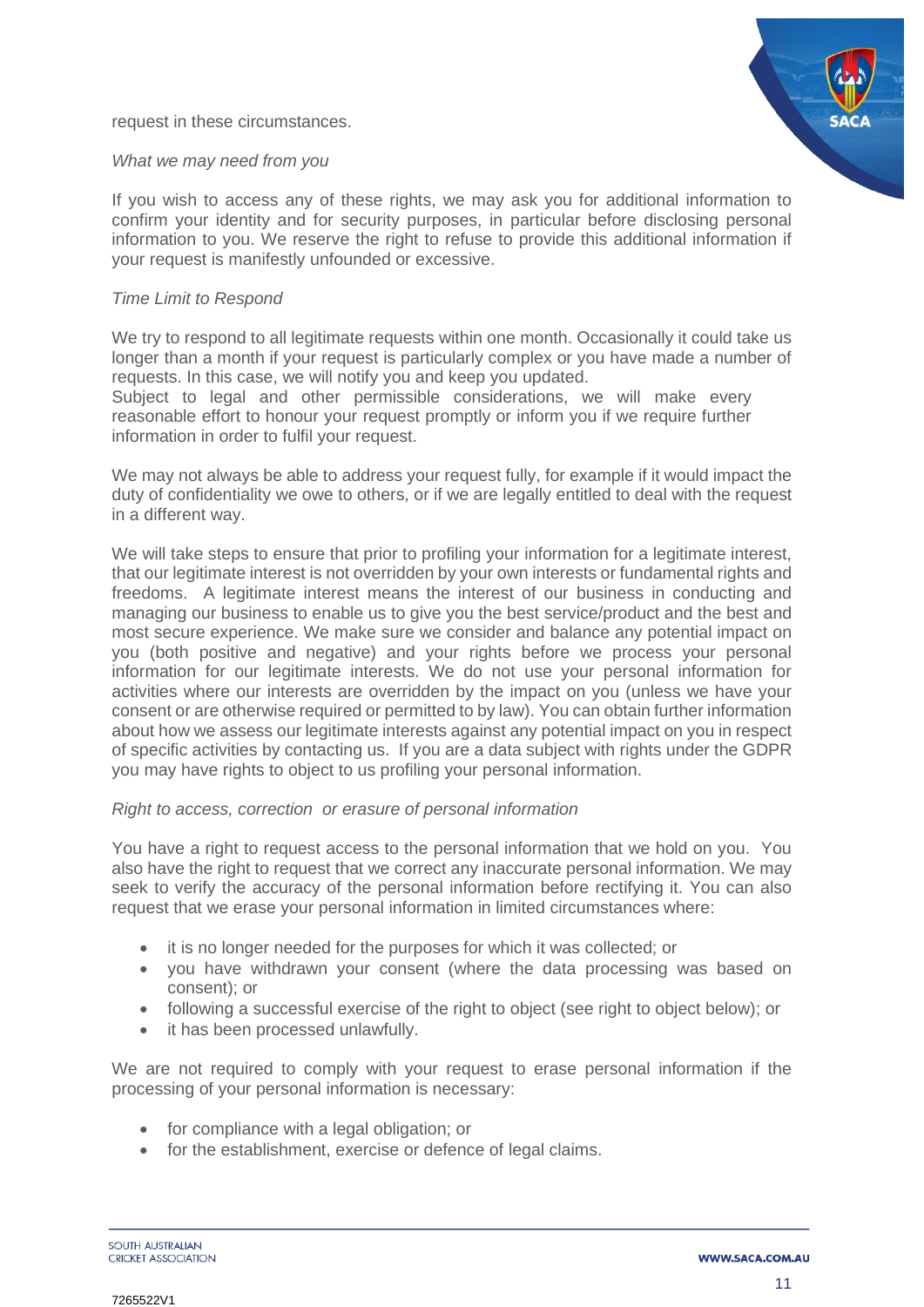

If you are a SACA member or Adelaide Strikers member, you may update some of you personal information online by logging into your relevant membership account:

- SACA membership:<https://www.saca.com.au/membership/services>
- Adelaide Strikers membership: [https://www.adelaidestrikers.com.au/membership#](https://www.adelaidestrikers.com.au/membership)

# *Right to restrict the processing of your personal information*

You can ask us to restrict the processing of your personal information, but only where:

- its accuracy is contested, to allow us to verify its accuracy; or
- the processing is unlawful, but you do not want it erased; or
- it is no longer needed for the purposes for which it was collected, but we still need it to establish, exercise or defend legal claims; or
- you have exercised the right to object, and verification of overriding grounds is pending.

We can continue to use your personal information following a request for restriction, where:

- we have your consent; or
- to establish, exercise or defend legal claims; or
- to protect the rights of another natural or legal person.

# *Right to transfer your personal information*

You can ask us to provide your personal information to you in a structured, commonly used, machine-readable format, or you can ask to have it transferred directly to another data controller, but in each case only where:

- the processing is based on your consent or on the performance of a contract with you; and
- the processing is carried out by automated means.

# *Right to object to the processing of your personal information*

You can object to any processing of your personal information which has our legitimate interests as its legal basis, if you believe your fundamental rights and freedoms outweigh our legitimate interests.

If you raise an objection, we have an opportunity to demonstrate that we have compelling legitimate interests which override your rights and freedoms.

#### *Right to withdraw consent*

Where we have collected your personal information via consent, you have the right to withdraw consent at any time. However, this will not affect the lawfulness of any processing carried out before you withdraw your consent. If you withdraw your consent, we may not be able to provide certain products or services to you. We will advise you if this is the case at the time you withdraw your consent.